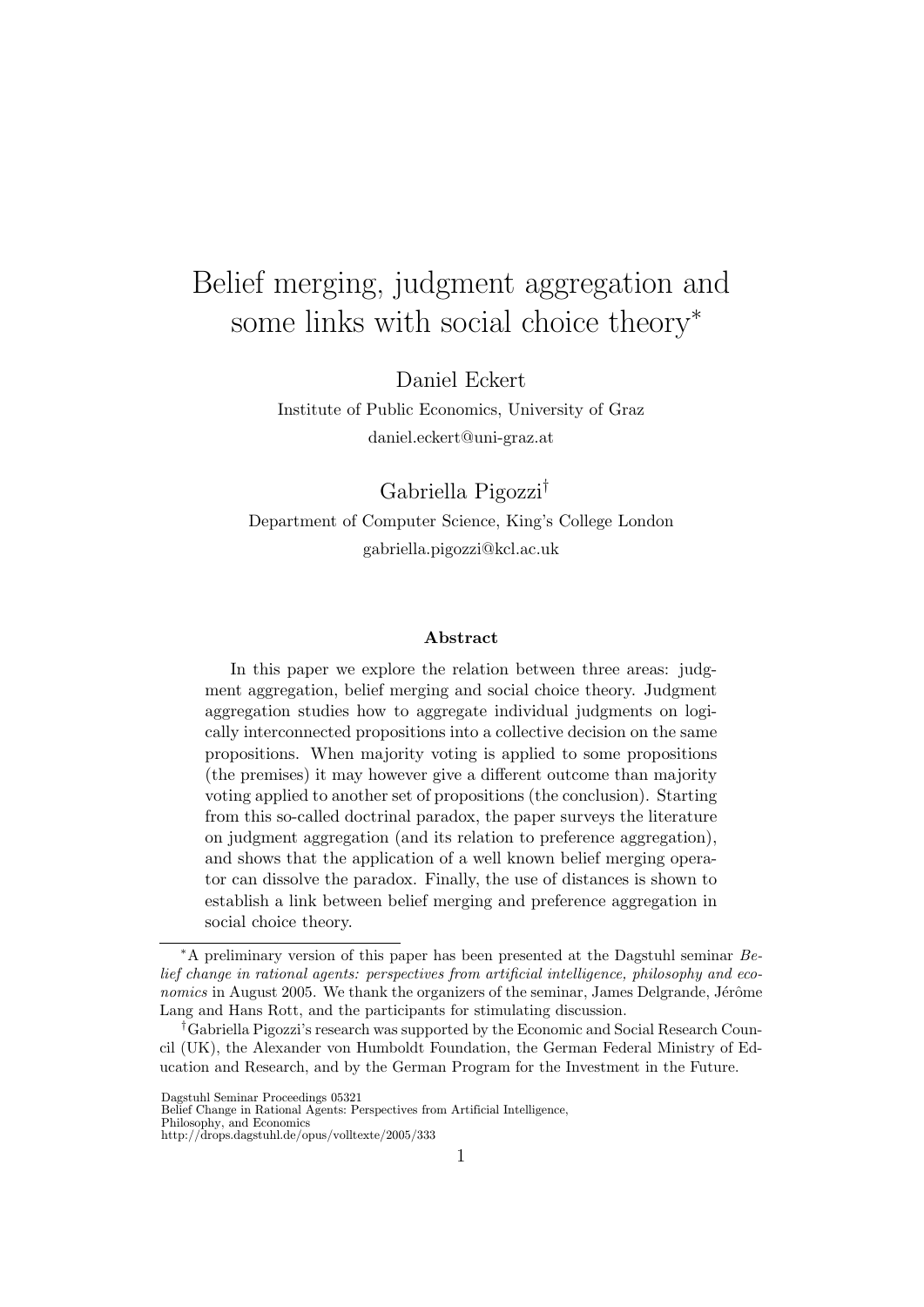### 1 Introduction

Social choice theory (Arrow 1963, Arrow et al. 2002, Sen 1970) studies the aggregation of individual preferences in order to select a collectively preferred alternative. Way back in 1770, the Marquis de Condorcet proposed a method for the aggregation of preferences which led to the first aggregation problem: the voting paradox. Given a set of individual preferences, we compare each of the alternatives in pairs. For each pair we determine the winner by majority voting, and the final social ordering is obtained by a combination of all partial results. The paradoxical result is that the pairwise majority rule can lead to cycles.

More recently, scholars in law and social choice theorists have become interested in other aggregation problems like the doctrinal paradox (or discursive dilemma).<sup>1</sup> It has been shown that the discursive dilemma is a generalization of the paradox of voting (List and Pettit 2002). However, unlike the voting paradox, the doctrinal paradox arises when the members of a group have to make a judgment (in the form of yes or no) on specific propositions rather than express preferences among candidates. A possibility result (Pigozzi 2004) is obtained when an operator defined in artificial intelligence to merge knowledge bases is applied to the doctrinal paradox.

This paper surveys the literature on judgment aggregation, summarizes the results obtained when a distance-based merging operator is applied to the discursive dilemma, and establishes the link to distance-based approaches in social choice theory. Section 2 provides an example of the doctrinal paradox. Section 3 summarizes the major results on the relation between judgment aggregation and preference aggregation. Section 4 illustrates how the doctrinal paradox dissolves when a well known majority merging operator is imported into judgment aggregation. Section 5 establishes some links to distance-based approaches in social choice theory.

## 2 The doctrinal paradox

The doctrinal paradox can emerge when the members of a group have to make a judgment (in the form of yes or no) on several logically interconnected propositions, and the individually logically consistent judgments need to be combined into a collective decision. For example, consider a set of propositions, where some (the 'premises') are taken to be equivalent to another proposition (the 'conclusion'). When majority voting is applied to the

<sup>1</sup>For a comprehensive bibliography of the rapidly growing body of literature on the doctrinal paradox, see List (2005).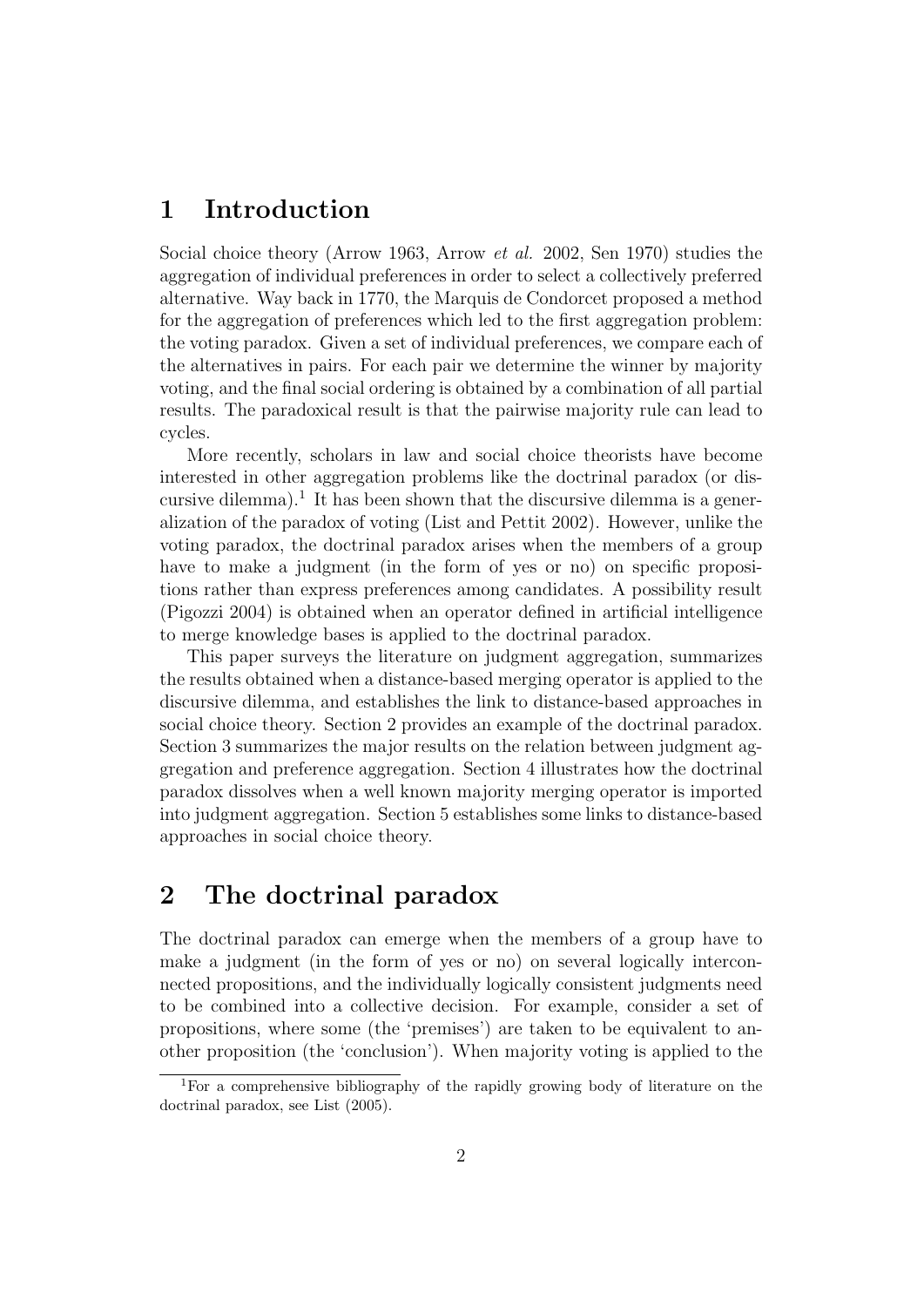premises it may give a different outcome than majority voting applied to the conclusion. This phenomenon did first draw the attention of researchers in law (Kornhauser 1992, Kornhauser and Sager 1986, 1993), who illustrated the paradox with the following example. Suppose that three judges have to decide whether a defendant is liable for breaching a contract. According to the legal doctrine, a person is liable of a certain action  $X$  (this is the proposition  $R$ ) if and only if the defendant performed the action  $X(P)$  and had contractual obligation not to do  $X(Q)$ . Now assume that each judge makes a consistent judgment over the propositions  $P, Q$  and  $R$ , as the following table shows:

|          | Р                    |     | $_{R}$ | $(P \wedge Q) \leftrightarrow R$ |
|----------|----------------------|-----|--------|----------------------------------|
| Judge 1  | Yes                  | Yes | Yes    | Yes                              |
| Judge 2  | Yes                  | No  | No     | Yes                              |
| Judge 3  | No                   | Yes | No     | Yes                              |
| Majority | $\operatorname{Yes}$ | Yes | Nο     | Yes                              |

Each individual consistently assigns a truth value to each proposition P,  $Q$  and  $R$  (saying yes to  $R$  if and only if both  $P$  and  $Q$  are believed to be true). However, if majority voting is applied only to the premises  $(P, Q)$  of the argument (this procedure is called premise-based procedure), the result is that there is a majority that believes both  $P$  and  $Q$  to be true (and, therefore, because of  $(P \wedge Q) \leftrightarrow R$ , that majority is held to believe that R is also true). At the same time, if majority voting is applied only to the conclusion R (*conclusion-based procedure*), the majority of the group believes that  $R$  is false, which conflicts with the aggregation of the premises.<sup>2</sup> The paradox lies precisely in the fact that the two procedures may lead to contradictory results (one accepting and the other rejecting  $R$ ), depending on whether the majority is taken on the individual judgments of  $P$  and  $Q$ , or whether the majority is calculated on the individual votes of  $R$ . The question is then whether a collective outcome exists in these cases, and if it does, what it is like.<sup>3</sup>

<sup>&</sup>lt;sup>2</sup>See Pigozzi (2004) for a criticism of the premise-based procedure and the conclusionbased procedure.

<sup>3</sup>Condorcet Jury Theorem provides an epistemic justification of majority voting. Suppose that any two pairs of alternatives are given, each member of a group has a probability greater than 0.5 to vote for the right choice and the group votes through a majority rule. Under specific additional (independence) assumptions, the theorem states that the group's probability of choosing the right alternative increases with the size of the group itself and approaches 1 in the limit. List and Goodin (2001) have generalized the Condorcet Jury Theorem to multiple propositions.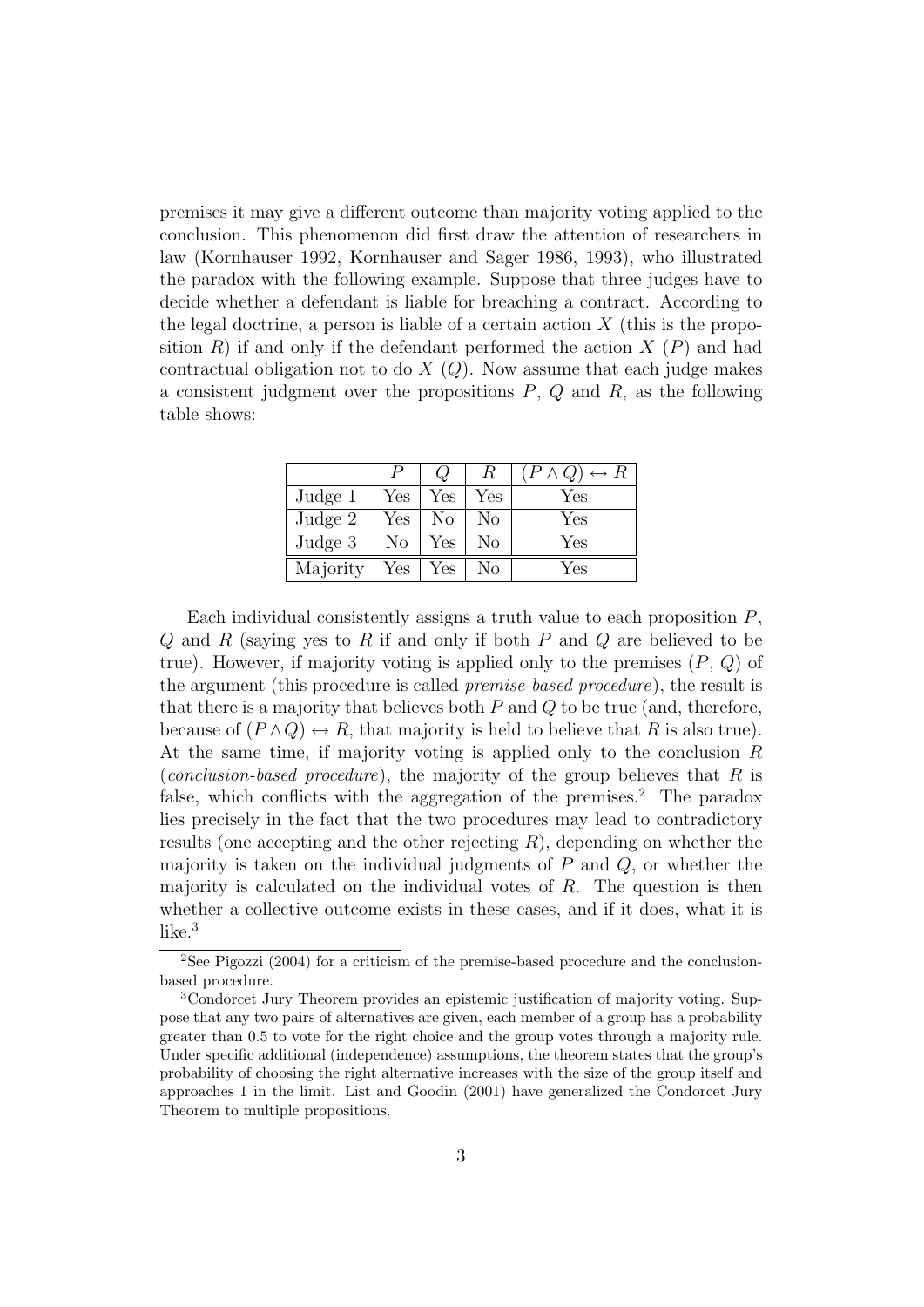A possibility result (see Section 4) is obtained when a merging operator, originally introduced in computer science to merge several finite sets of information, is imported and applied to the problem of judgment aggregation. The justification for this move is that the theory of information merging and group decision-making share a similar difficulty, viz. the definition of operators that produce collective knowledge from individual knowledge bases, and operators that produce a collective decision from individual decisions.

In the next session we will mention some of the results concerning the relation between judgment aggregation and preference aggregation.

#### 3 Judgment and preference aggregation

Let us first introduce some terminology. Given a finite set of  $n$  individuals, the finite set  $X$  of propositions on which the individuals have to make their judgments is called an agenda. A (individual or collective) judgment set is a subset  $A \subseteq X$ , where  $p \in A$  means that the proposition p is accepted in A. Individual judgment sets are usually assumed to be consistent. Following Dokow and Holzmann (2005), a judgment set can be represented by a binary evaluation  $a: X \to \{0,1\}$  where, for all  $p \in X$ ,  $a(p) = 1$  iff  $p \in A$ .

A profile is a n-tuple  $(A_1, \ldots, A_n)$  of individual judgment sets. Finally, a (judgment) *aggregation rule* is a function  $f$  that assigns to each profile  $(A_1, \ldots, A_n)$  a collective judgment set  $f(A_1, \ldots, A_n) \subseteq X$ .

An impossibility theorem for judgment aggregation has been proved by List and Pettit (2002). It says that there exists no aggregation procedure (generating complete, consistent and deductively closed collective sets of judgments) which satisfies the following conditions: universal domain, anonymity and systematicity. Universal domain states that an aggregation procedure accepts as admissible input any logically possible profile of individual sets of judgments. Anonymity ensures that all individuals have equal weight in determining the collective sets of judgments, while *systematicity* is the condition requiring that the aggregation procedure treats all propositions in an evenhanded way.

Social choice theory studies how to define a collective preference relation from individual preference relations. Arrow's theorem is the famous impossibility theorem in social choice. Even though judgment aggregation and preference aggregation are distinct research areas, they show some similarities. As the problem of preference aggregation is illustrated by Condorcet's paradox, so the difficulties of judgment aggregation are illustrated by the doctrinal paradox. A natural question is then whether there is a relation and, if so, of what kind, between the two problems. List and Pettit (2002) show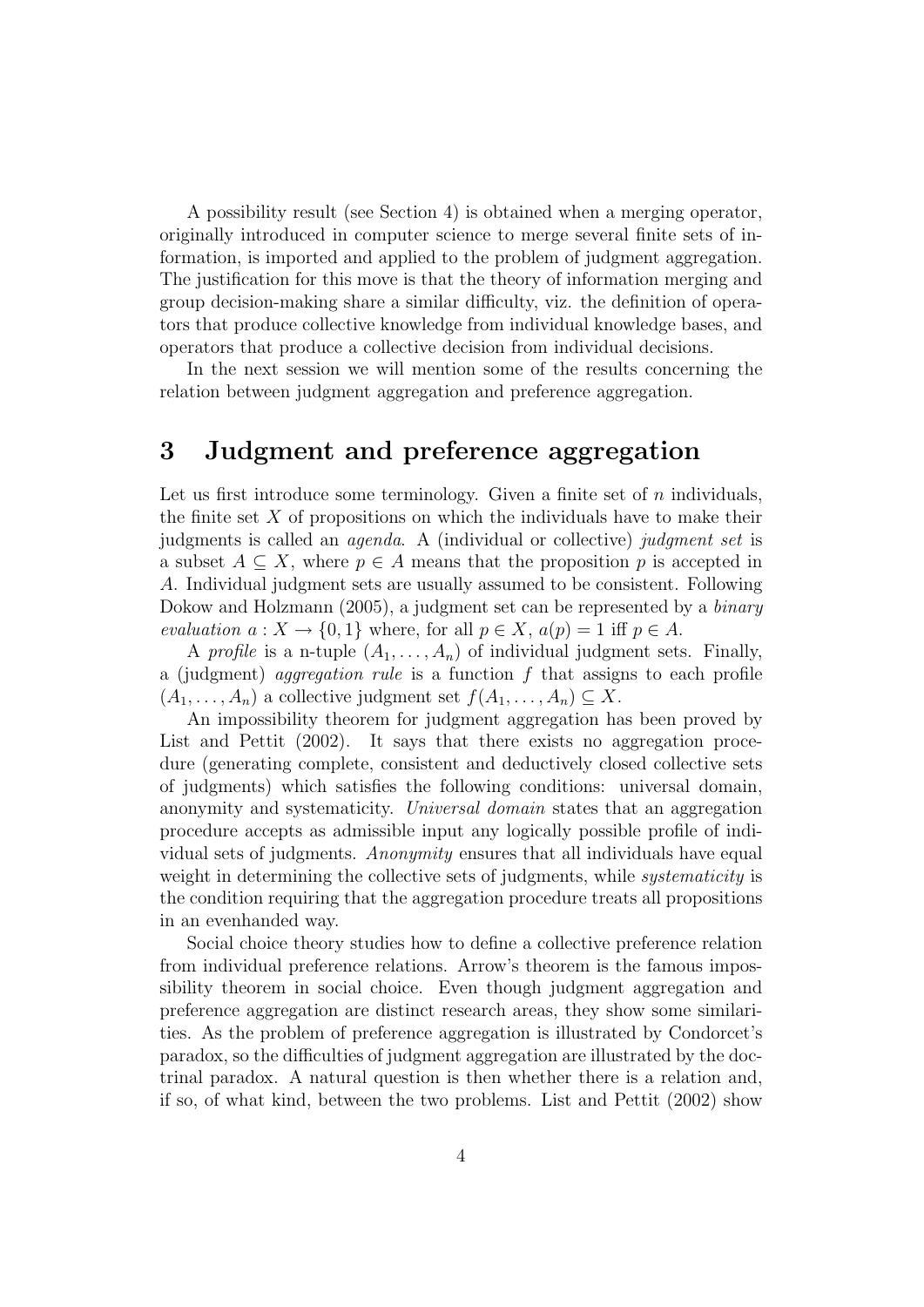that judgment aggregation is a generalization of the preference aggregation framework.

In particular, Dietrich and List (2005) show that Arrow's theorem (for strict preferences) can be stated in the judgment aggregation framework, and prove Arrow's theorem to be a corollary of a general impossibility theorem on judgment aggregation.

It is straight-forward to see that Condorcet's paradox and most preference aggregation problems can be embedded into a judgment aggregation framework by representing preference orderings as sets of binary ranking judgments. While preferences over some set S of alternatives are usually represented as binary relations  $R \subset S \times S$ , they can as well be given a logical representation by defining the agenda such that  $X = \{(x > y) | x \neq y\}$  is a set of atomic preference judgments. Then, for any individual preference judgment set  $A \subseteq X$ , any preference relation R such that  $\{(x, y) | (x > y) \in A\} \subseteq R$ can be interpreted as a model of A.

The usual properties of preferences can be imposed with the help of preference postulates. The postulates characterizing preference judgment sets corresponding to linear orders are given, for all distinct  $x, y, z \in S$  and all  $A \subseteq X$  by:

P1:  $(x > y) \in A \vee (y > x) \in A$  (completeness) P2:  $(x > y) \in A \rightarrow (y > x) \notin A$  (asymmetry) P3:  $(x > y) \in A \wedge (y > z) \in A \rightarrow (x > z) \in A$  (transitivity) (see Hansson 1995).

The following table lists the preference judgment sets corresponding to the set of all linear orders on a set of three alternatives:

|       |  |  | $x > y   y > x   y > z   z > y   x > z   z > x$ |  |
|-------|--|--|-------------------------------------------------|--|
| $a_1$ |  |  |                                                 |  |
| $a_2$ |  |  |                                                 |  |
| $a_3$ |  |  |                                                 |  |
| $a_4$ |  |  |                                                 |  |
| $a_5$ |  |  |                                                 |  |
| $a_6$ |  |  |                                                 |  |

The mere logical representation of preferences and the reformulation of the problem of preference aggregation in terms of the aggregation of atomic preference judgments and preference postulates does of course not dissolve the paradoxes of preference aggregation, as the example of the aggregation of three sets of preference judgments leading to the doctrinal paradox shows.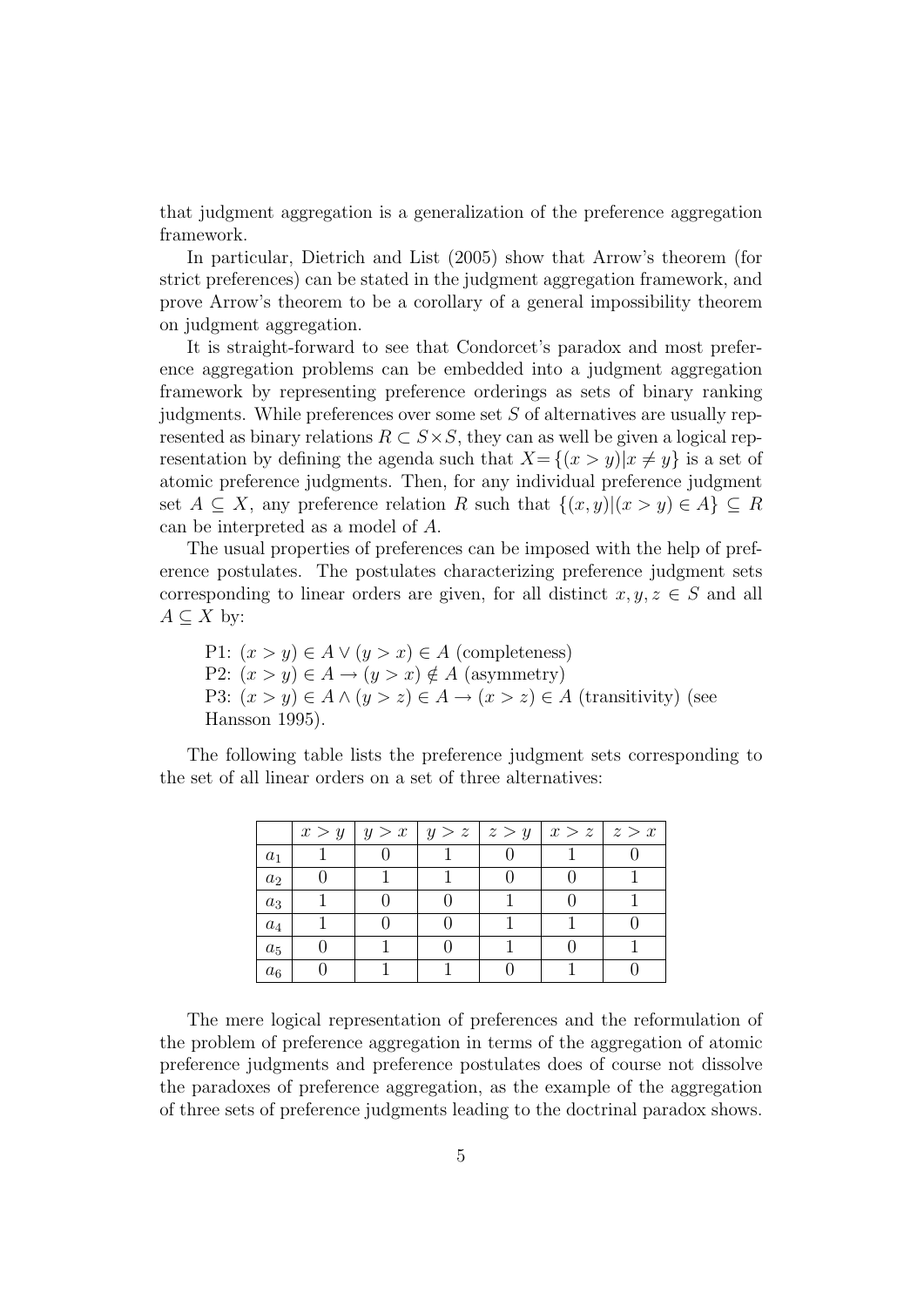| a <sub>2</sub><br>$a_3$ |          |  |  | $x > y   y > x   y > z   z > y   x > z   z > x$ |  |
|-------------------------|----------|--|--|-------------------------------------------------|--|
|                         |          |  |  |                                                 |  |
|                         |          |  |  |                                                 |  |
|                         |          |  |  |                                                 |  |
|                         | Majority |  |  |                                                 |  |

(P stands for the preference postulates for linear orders)

This example of judgment aggregation corresponds to the problem of the aggregation of three transitive preferences where the application of the majority rule leads to the familiar Condorcet paradox. Majority voting on these propositions produces an inconsistent result, as the preference postulates for linear orders are unanimously accepted, while the outcome under proposition wise majority voting violates transitivity.

Fortunately the fact that preference relations are the natural models of preference states facilitates the use of model-based merging operators, which can be shown to dissolve judgment aggregation paradoxes (Pigozzi 2004). This is addressed in the next section.

#### 4 The doctrinal paradox and belief merging

Belief merging formally investigates how to aggregate a finite number of belief bases into a collective one. Its formal framework consists of a propositional language  $\mathcal L$  which is built up from a finite set  $\mathcal P$  of propositional letters standing for atomic propositions and the usual connectives  $(\neg, \vee, \wedge, \rightarrow, \vee)$  $\leftrightarrow$ ). A *belief base*  $K_i$  is a consistent finite set of propositional formulas from the agent  $i$  (and corresponds to the individual judgment set in judgment aggregation). A belief set is a set  $E = \{K_1, K_2, \ldots, K_n\}$  (what is called a profile in judgment aggregation). Given a set of integrity constraints IC (i.e., some extra conditions imposed on the result of the merging operator),  $\Delta$  (similarly as the aggregation rule F in the previous section) maps E and IC into a new (collective) belief base  $\Delta_{IC}(E)$ . The outcome should keep maximal information from each  $K_i$ . This is achieved using a distance-based approach such that the total distance between the individual bases and the collective outcome is minimized. In a model-based framework the models of  $\Delta_{IC}(E)$  are models of IC that differ minimally from the models of each  $K_i$ .

An interpretation is a function  $\mathcal{P} \to \{0,1\}$ . Let  $\mathcal{W} = \{0,1\}^{\mathcal{P}}$  denote the set of all interpretations. For any formula  $\varphi \in \mathcal{L}$ ,  $[\varphi] = {\omega \in \mathcal{W}|\omega \models \varphi}$ denotes the set of models of  $\varphi$ , i.e. the set of interpretations which validate  $\varphi$  in the usual classical truth functional way.<sup>4</sup> Conversely, for any set of

<sup>&</sup>lt;sup>4</sup>If a formula  $\varphi$  is validated by exactly one model  $\omega \in \mathcal{W}$  the latter will be written  $\omega_{\varphi}$ .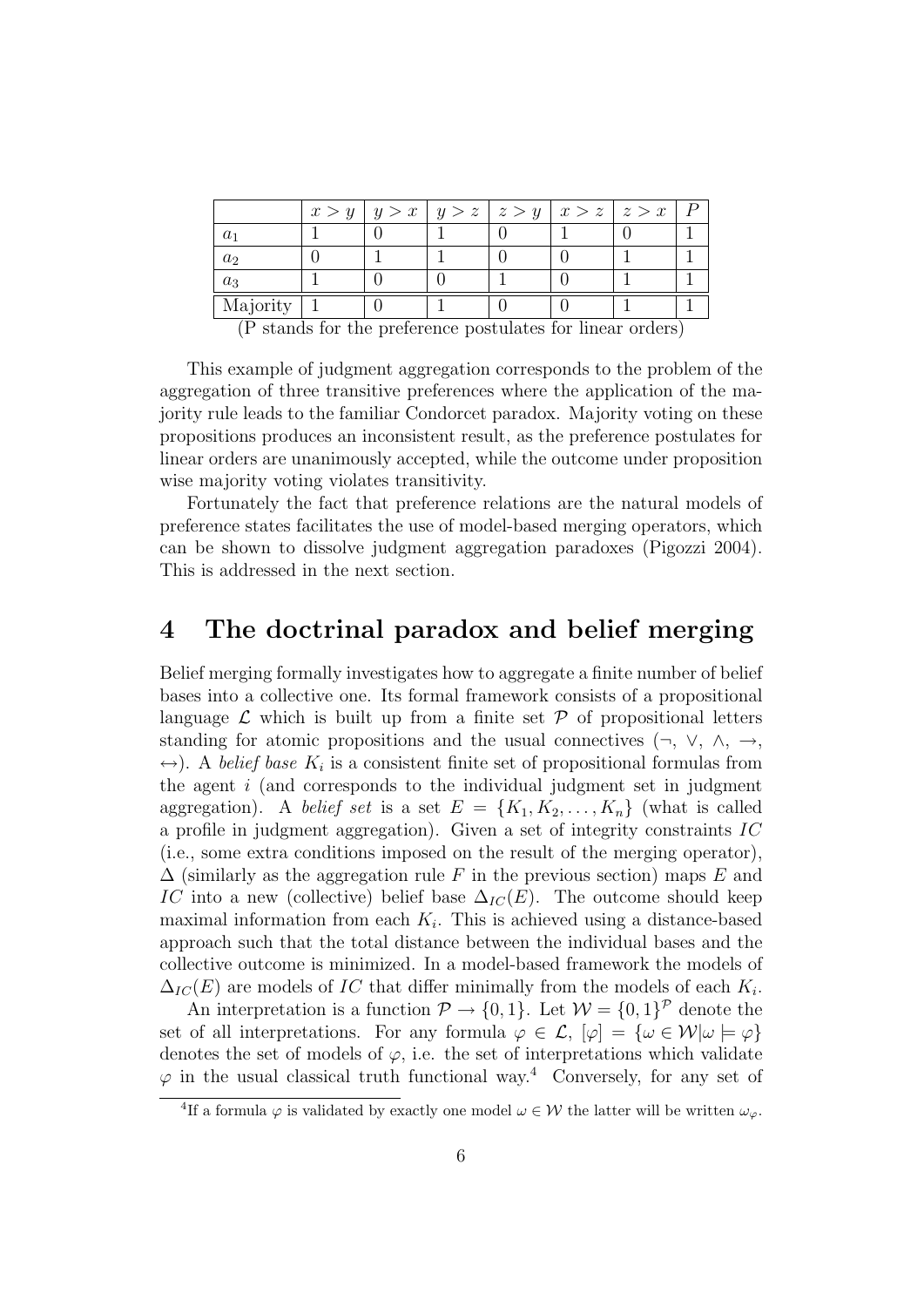models  $M \subset \mathcal{W}$  let  $form(M)$  denote the propositional formula (up to logical equivalence) such that  $[form(M)] = M$ , i.e. the formula the models of which are precisely M. A belief base  $K_i$  is a finite set of propositional formulae which will be identified with the conjunction of its elements. Denote by  $\mathcal K$ the set of all consistent belief bases. (It is usually assumed that belief bases are consistent.)

In a model-based framework a merging operator (with integrity constraint  $IC \in \mathcal{K}$ )  $\Delta_{IC} : \mathcal{K}^n \to \mathcal{K}$  is defined by a correspondence  $m_{IC} : \mathcal{K}^n \to [IC] \subset$  $W$  from the set of all possible profiles of belief bases to the set of all models of IC such that for all  $\underline{K} \in \mathcal{K}^n$ ,  $\Delta_{IC}(\underline{K}) = form(m_{IC}(\underline{K}))$ .<sup>5</sup>

Most model-based merging operators  $m_{IC} : \mathcal{K}^n \to [IC] \subset \mathcal{W}$  are based on the selection of the interpretation(s) that minimize(s) distance to the collection of sets of models  $\{[K_1], [K_2], ..., [K_n]\}$  corresponding to a profile  $K = (K_1, K_2, ..., K_n) \in \mathcal{K}^n$  of belief bases.

A distance between interpretations is a function  $d: \mathcal{W} \times \mathcal{W} \to \mathbb{R}_+$  such that for all  $\omega, \omega' \in \mathcal{W}$ :

- 1.  $d(\omega, \omega') = d(\omega', \omega)$
- 2.  $d(\omega, \omega') = 0$  iff  $\omega = \omega'$ .

For any interpretation  $\omega \in \mathcal{W}$  and any belief base  $K \in \mathcal{K}$ , let  $d(\omega, K) =$  $\min_{\omega' \in [K]} d(\omega, \omega')$ , i.e. the distance between an interpretation and a belief base is the minimal distance over the models of the latter.

For any interpretation  $\omega \in \mathcal{W}$  and any profile of belief bases  $K \in \mathcal{K}^n$ the distance between an interpretation and a profile can now be defined with the help of an aggregation function  $D : \mathbb{R}^n_+ \to \mathbb{R}_+$  as  $D^d(\omega, \underline{K}) =$  $D(d(\omega, K_1), d(\omega, K_2), ..., d(\omega, K_n))$  (Konieczny, Lang and Marquis 2004). Any such aggregation function gives rise to a total pre-order  $\leqslant_K$  of the set W of all interpretations with respect to their distance to a given profile of belief bases. Thus the merging operator defined for every  $K \in \mathcal{K}^n$  by  $m_{IC}(\underline{K}) = \min([IC], \leqslant_K)$  selects the set of all interpretations with minimal distance to the profile of belief bases.

Obviously, the properties of the merging operator essentially depend on the distance functions  $d$  and  $D$ . However, no specific characterization results are available to evaluate the appropriateness of a given merging operator for a given aggregation problem.

The most widely used merging operator in the belief merging literature is the operator denoted by  $\Delta^{d,\Sigma}$ , where:

<sup>&</sup>lt;sup>5</sup>For reasons of convenience, a merging operator  $\Delta : \mathcal{K}^n \to \mathcal{K}$  will be identified in the following with the correspondence  $m : \mathcal{K}^n \to \mathcal{W}$  that defines it.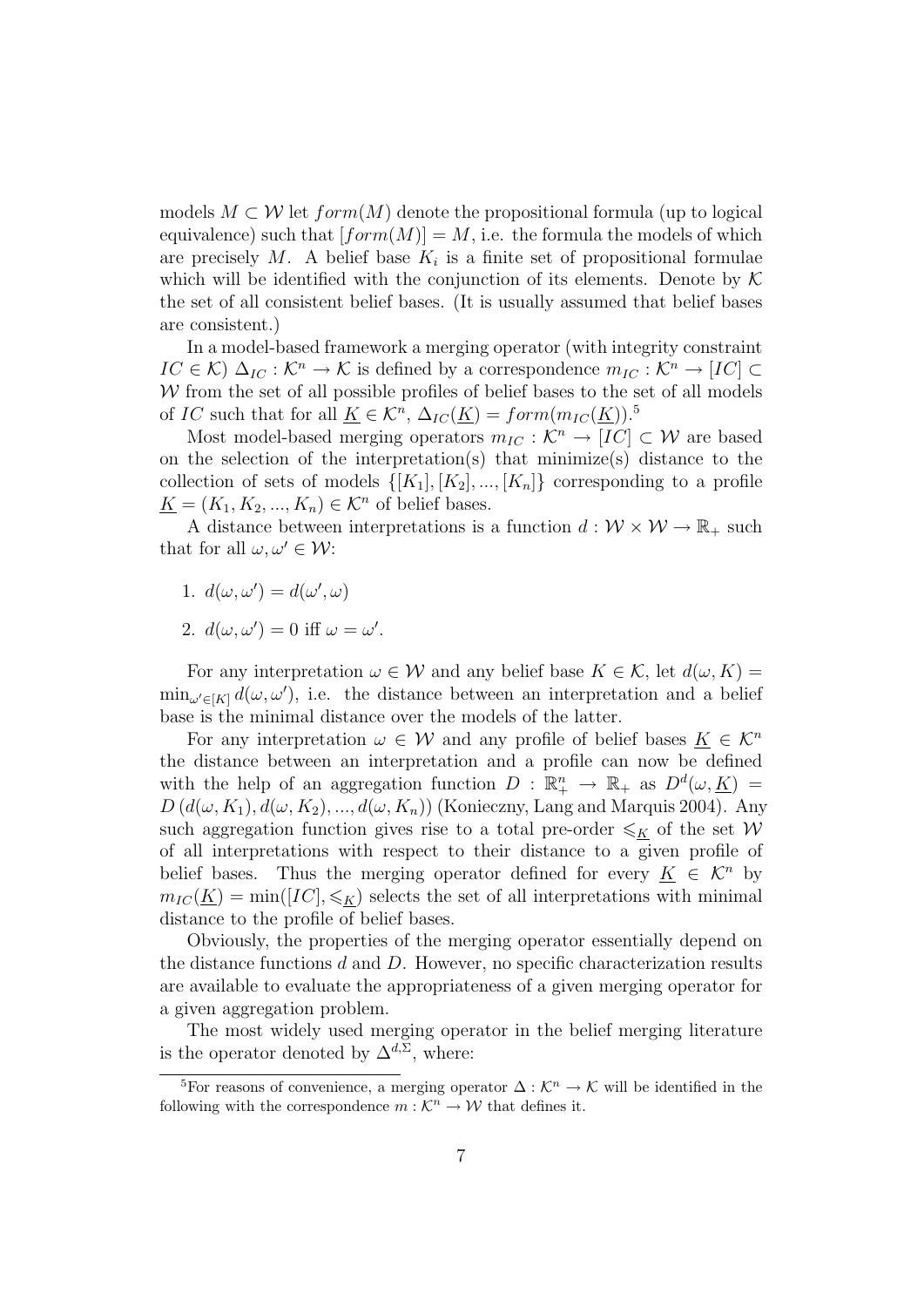- 1. d is the Hamming distance, which is defined by the number of propositional letters on which two interpretations differ, or, formally,  $d(\omega, \omega') =$  $|\{\pi \in \mathcal{P} | \omega(\pi) \neq \omega'(\pi)\}|$ , and where
- 2.  $D^d(\omega,\underline{K}) = \sum$ i  $d(\omega, K_i)$  is the sum of componentwise Hamming distances.<sup>6</sup>

In the original example of the doctrinal paradox, all three judges agree that a person is liable  $(R)$  only if he did a certain action  $X(P)$  and had contractual obligation not to do X (Q); that is they accept  $(P \wedge Q) \leftrightarrow R$ . Therefore  $E = \{K_1, K_2, K_3\}$  and  $IC = \{(P \wedge Q) \leftrightarrow R\}$ . Each judge makes a judgment on  $P$ ,  $Q$  and  $R$  that satisfies the integrity constraint. The three belief bases are:

 $K_1 = \{P, Q, R\}$  $K_2 = \{P, \neg Q, \neg R\}$  $K_3 = \{\neg P, Q, \neg R\}$ 

with corresponding interpretations  $\{(1,1,1)\}, \{(1,0,0)\}$  and  $\{(0,1,0)\}.$ 

The table below shows the result of the IC majority merging operator on  $E = \{K_1, K_2, K_3\}$ . The first column lists all the consistent evaluations for the propositional variables  $P$ ,  $Q$  and  $R$ . The numbers in the columns of  $d(., K_1), d(., K_2)$  and  $d(., K_3)$  are the Hamming distances of each  $K_i$  from the correspondent interpretation. Finally, in the last column is the sum of the distances over all belief bases.

|           |  | $d(., K_1)   d(., K_2)   d(., K_3)    Dd(., K)$ |  |
|-----------|--|-------------------------------------------------|--|
| (1, 1, 1) |  |                                                 |  |
| (1,0,0)   |  |                                                 |  |
| (0, 1, 0) |  |                                                 |  |
| (0, 0, 0) |  |                                                 |  |

Thus,  $\Delta_{IC}^{d,\Sigma}(\underline{K}) = form \left( \min([IC], \leqslant_{\underline{K}}) \right) = form(\{(1,1,1), (1,0,0), (0,1,0)\}) =$  $K_1 \vee K_2 \vee K_3$ . Any of the individual judgment set is of minimal distance to the profile of judgments. The result is that the application of the merging operator  $\Delta_{IC}^{d,\Sigma}$  allows to avoid the paradox and to obtain a tie instead.

<sup>6</sup>Early references to this operator include (Lin and Mendelzon 1999) and (Revesz 1997).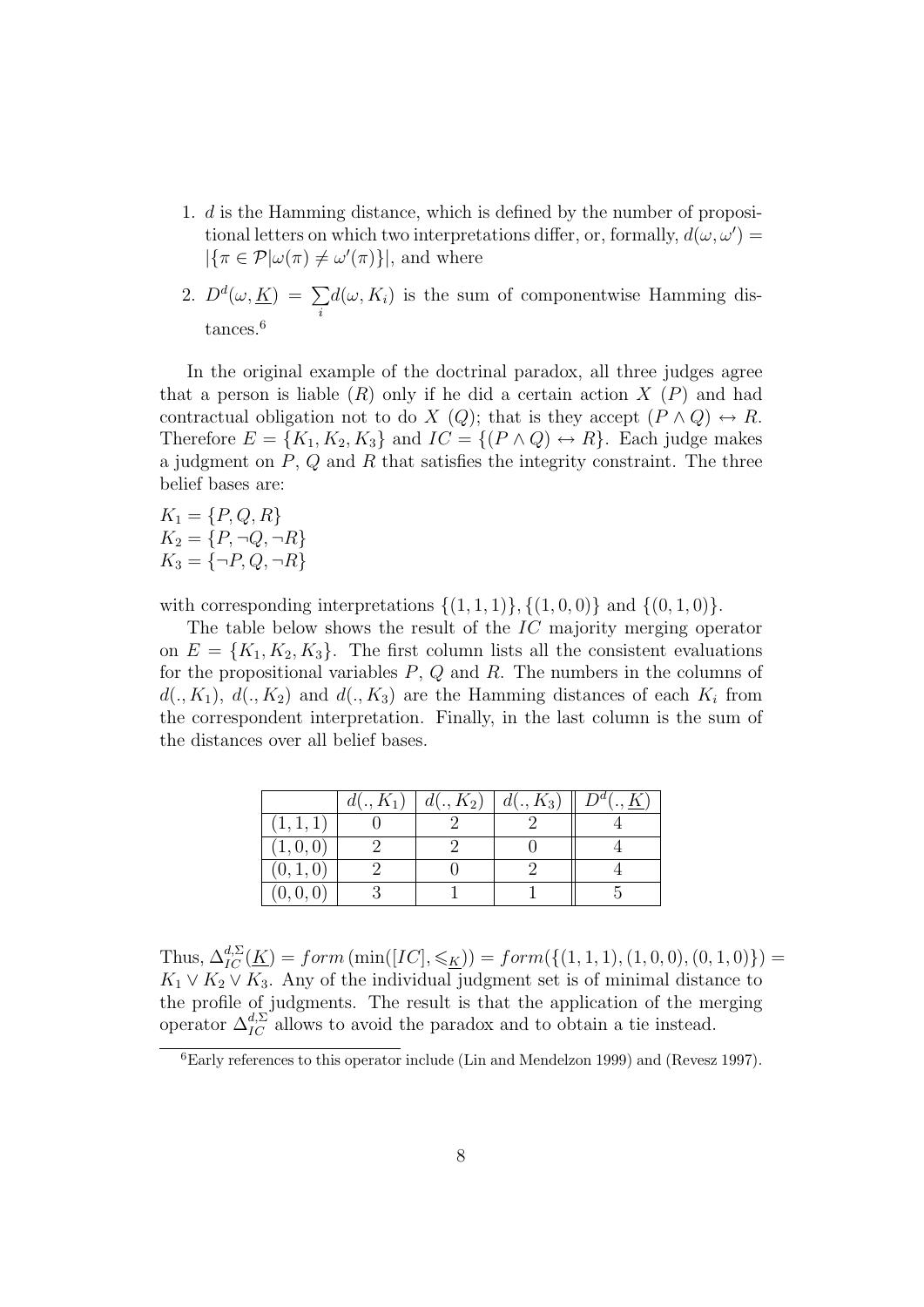# 5 Some links with distance-based approaches in social choice theory

The use of distances establishes a close link between belief merging and social choice theory.<sup>7</sup> As the original Condorcet paradox can be expressed in a similar way as the doctrinal paradox (see Section 3), it comes as no wonder that it can also be dealt with the help of the same distance-based merging operator  $\Delta_{IC}^{d,\Sigma}$ . Computation of the distance between the evaluations for preference judgments (corresponding to linear orders) and the profile of preference judgment sets in our example yields the following:

|                    | $d(., K_1)$ | $d(., K_2)$ | $d(., K_3)$ | $D^d($<br>$,\underline{K}$ |
|--------------------|-------------|-------------|-------------|----------------------------|
| $a_1$              |             |             |             |                            |
| $\boldsymbol{a}_2$ |             |             |             |                            |
| $\boldsymbol{a}_3$ |             |             |             |                            |
| $a_4$              |             |             | 2           | 10                         |
| $\boldsymbol{a_5}$ |             |             | 2           | 10                         |
| $a_6$              |             |             |             | 10                         |

Thus,  $\Delta_P^{d,\Sigma}(\underline{K}) = form \left( \min([P], \leqslant_K) \right) = form(\{a_1, a_2, a_3\}) = K_1 \vee$  $K_2 \vee K_3$ . Any of the individual preferences in our example of the Condorcet paradox is of minimal distance to the profile of preference judgment sets such that the application of the merging operator  $\Delta^{d,\Sigma}$  dissolves the paradox at the price of indecision.

On the one hand typical social choice problems can be dealt with a distance-based merging operator like the merging operator  $\Delta^{d,\Sigma}$ . On the other hand  $\Delta^{d,\Sigma}$  can be shown to be equivalent to a widely known distancebased social aggregation rule, Kemeny's rule (for the following, see Eckert and Mitlöhner 2005). This rule operates with the minimization of a distance function which is based on the symmetric difference between two binary relations considered as sets of ordered pairs of alternatives.

**Definition 1** Consider the set  $L(X)$  of all linear orders on some finite set X of alternatives. Define for any  $L, L' \in L(X)$  the distance  $d_K(L, L') =$  $|L\setminus L' \cup L'\setminus L|$  as the cardinality of the symmetric difference between the two linear orders. For every profile  $\underline{L} = (L_1, L_2, ..., L_n) \in L(X)^n$  the Kemeny ranking  $\leqslant_L^K$  on  $L(X)$  is defined by  $L' \leqslant_L^K L''$  if and only if  $\sum$ i  $d_K(L', L_i) \leq$ 

<sup>7</sup>For a survey on distance-based approaches in social choice theory and recent applications see Baigent (2005) and Klamler (2005).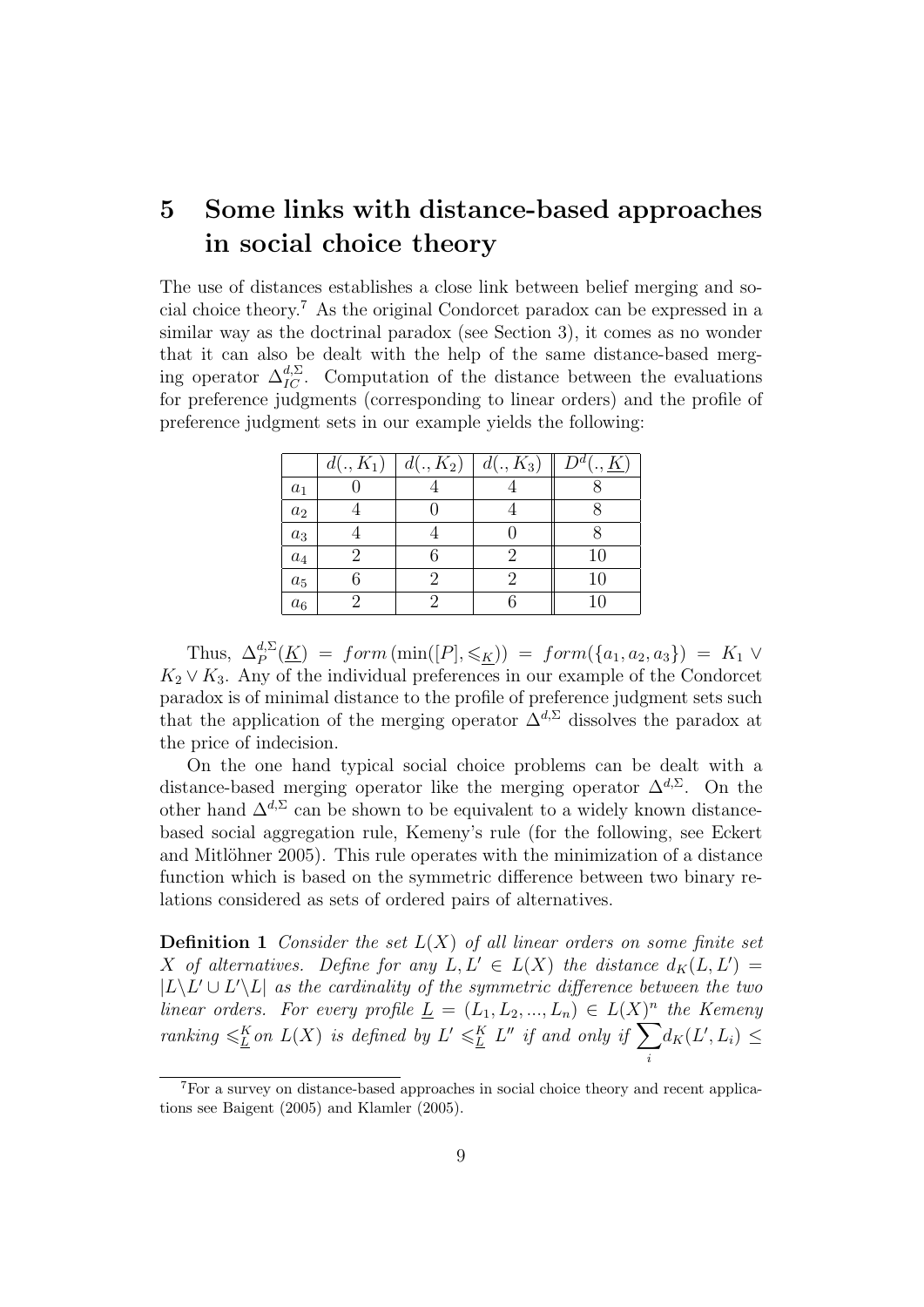$\sum d_K(L'', L_i)$ . Then the (set valued) aggregation rule  $f: L(X)^n \to L(X)$  is i Kemeny's rule if for every  $\underline{L} \in L(X)^n$   $f(\underline{L}) = \min(L(X), \leqslant_L^K)$ .

**Proposition 2** For the above preference aggregation problem, the belief merging operator  $\Delta^{d,\Sigma}$  is equivalent to Kemeny's rule.

**Proof.** Consider the mapping  $c: L(X) \to \mathcal{K}$ , which associates with every linear order  $L \in L(X)$  the complete preference judgment set  $K \in \mathcal{K}$  such that, for all  $x, y \in X$ ,  $x > y \in K$  if and only if  $(x, y) \in L$ . It is easily verified that for any liner orders  $L, L' \in L(X)$  with corresponding preference judgment sets K and K' and any atomic preference judgment  $x > y$ ,  $\omega_K(x >$  $y) \neq \omega_{K'}(x > y)$  if and only if  $(x, y) \in L \backslash L' \cup L' \backslash L$ . Thus, the mapping  $c: L(X) \to \mathcal{K}$  induces, for every profile of linear preference orders  $\underline{L} \in L(X)^n$ and every profile of preference states  $\underline{K} = (c(L_1), c(L_2), ..., c(L_n)) \in \mathcal{K}^n$ , and order-embedding from  $(L(X), \leqslant^K_L)$  into  $(K, \leqslant_K)$ .

This equivalence of the belief merging operator  $\Delta^{d,\Sigma}$  with Kemeny's rule allows to apply characterization results of the latter to the evaluation of the former. The well-known fact (Young and Levenglick 1978) that Kemeny's rule is the only preference aggregation rule that is neutral, consistent and satisfies the Condorcet property<sup>8</sup>, might in particular be adduced as a justification for the use of the belief merging operator  $\Delta^{d,\Sigma}$  when order information is involved.

Distance-based approaches do not only allow to construct merging operators and aggregation rules with certain properties, they can also be used to justify these rules as approximate implementations of some universally acknowledged principles (like the unanimity principle). The merging operator  $\Delta^{d,\Sigma}$  is a good example.

In the case of the aggregation of binary evaluations there is an obvious consistency between majority voting and distance minimization which has been observed in several contexts (see e.g. Brams et al. 2004) and can be generalized to the following folk theorem.

Theorem 3 Majority voting minimizes the sum of Hamming distances for the aggregation of binary evaluations.

Two corollaries immediately follow from this theorem:

<sup>8</sup>A preference aggregation rule satisfies the Condorcet property if, whenever an alternative  $x$  defeats another alternative  $y$  in pairwise majority voting, it can never be the case in the social preference that  $y$  is ranked immediately above  $x$ .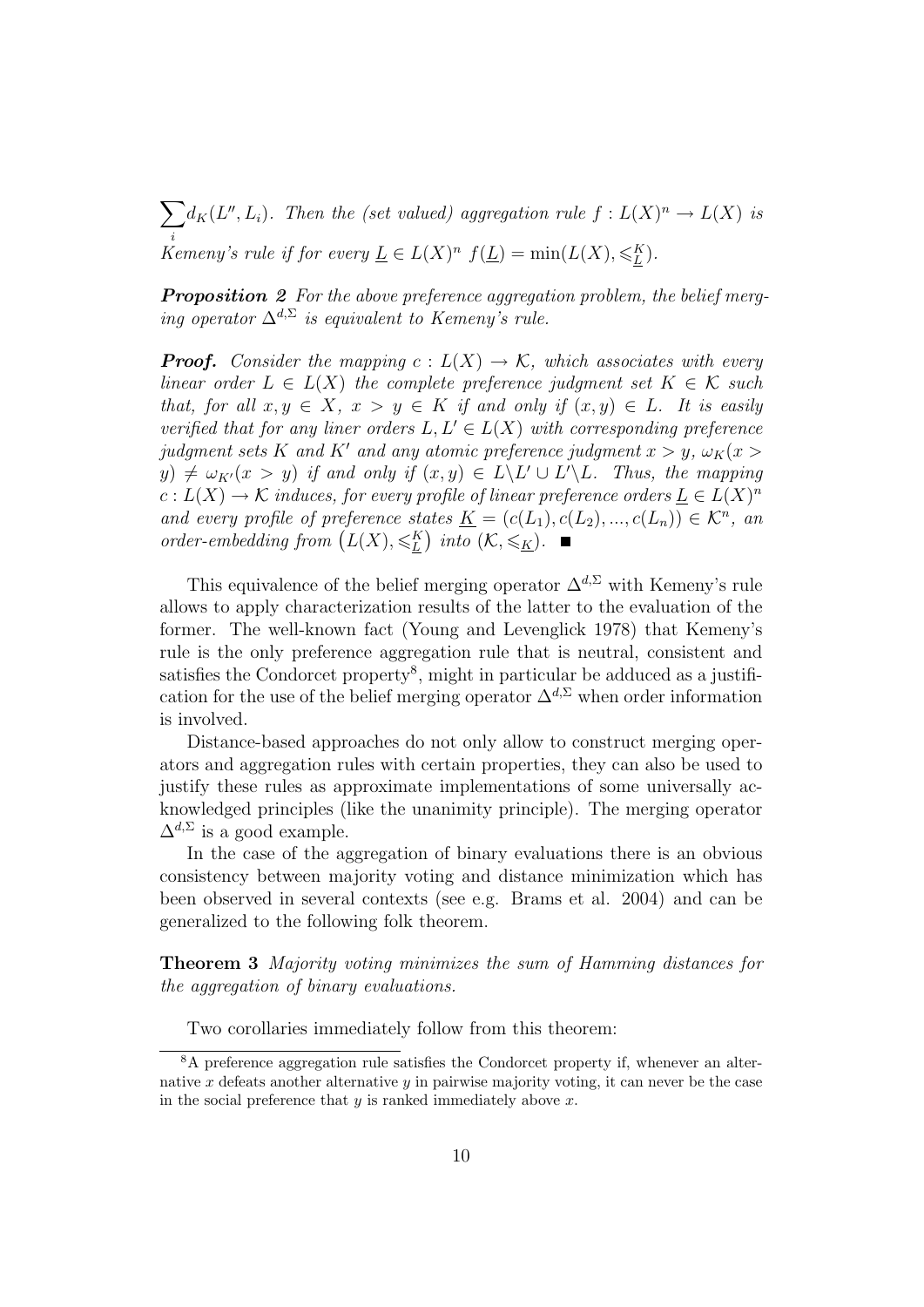Corollary: Propositionwise majority voting is the only judgment aggregation rule which satisfies anonymity, neutrality and strict monotonicity.

Corollary: Propositionwise majority voting is strategyproof.

The first corollary is an application of May's (1952) classical theorem on majority voting in the case of two alternatives to the similar case of the binary evaluation of propositions. The second corollary establishes the absence of any incentive for the agents to misreport their true evaluations and is a direct implication of the strict monotonicity of propositionswise majority voting.

The positive significance of this theorem is however limited as the discursive dilemma and the discursive version of the Condorcet paradox show that majority voting can lead to inconsistent judgment sets if the judgments are not logically independent, which preference judgments cannot be if conditions like transitivity are imposed.

When an aggregation rule does not satisfy a desirable property on a subset of the domain, an obvious escape route is the relaxation of the universal domain condition (see Gaertner 2001). Distance-based approaches can now help to compensate for the relaxation of the universal domain condition, by extending a restricted aggregation rule to a mapping defined on the whole domain.

Let  $f: \mathcal{K}^n \supset \mathcal{K}^* \to \mathcal{K}_{IC}$  denote an aggregation rule defined on a subset of the profiles, which assigns to every element of the restricted domain an outcome satisfying an integrity constraint. Then this aggregation rule can be extended to the whole domain by constructing a new aggregation rule  $F: \mathcal{K}^n \to \mathcal{K}_{IC}$ , based on a distance  $\underline{D}: \mathcal{K}^n \times \mathcal{K}^n \to R_+$  such that, for every  $\underline{K} \in \mathcal{K}^n$  and all  $\underline{K}^* \in \mathcal{K}^*, F(\underline{K}) = f(\arg \min \underline{D}(K^*, \underline{K})).$ 

A candidate for such a restricted aggregation rule with metric extension would be any mapping  $f : \mathcal{K}^n \supset \mathcal{K}^* \to \mathcal{K}_{IC}$  which incorporates a universally accepted principle of social choice. An example of such a principle is the principle of unanimity, which requires that each unanimous profile of belief bases  $\underline{K} = (K', K', ..., K')$  be associated the corresponding belief base K'.

In the case of preference aggregation it is easily seen that Kemeny's rule and hence the belief merging operator  $\Delta^{d,\Sigma}$  can be reconstructed as a metric extension of the principle of unanimity: Kemeny's rule assigns to each profile of preference judgment sets the social preference that would be assigned to the closest unanimous profile according to the unanimity principle.

The search for such metric extensions of principles of social choice might appear as an attractive escape route as it seems to extend in an "approximative" way the appeal of such a principle to an aggregation rule defined on the whole domain. In the literature on distance-based social choice there exists however a result that may be considered as a caveat for this type of approximation strategy: Baigent (1987) (see also Baigent and Eckert, 2004)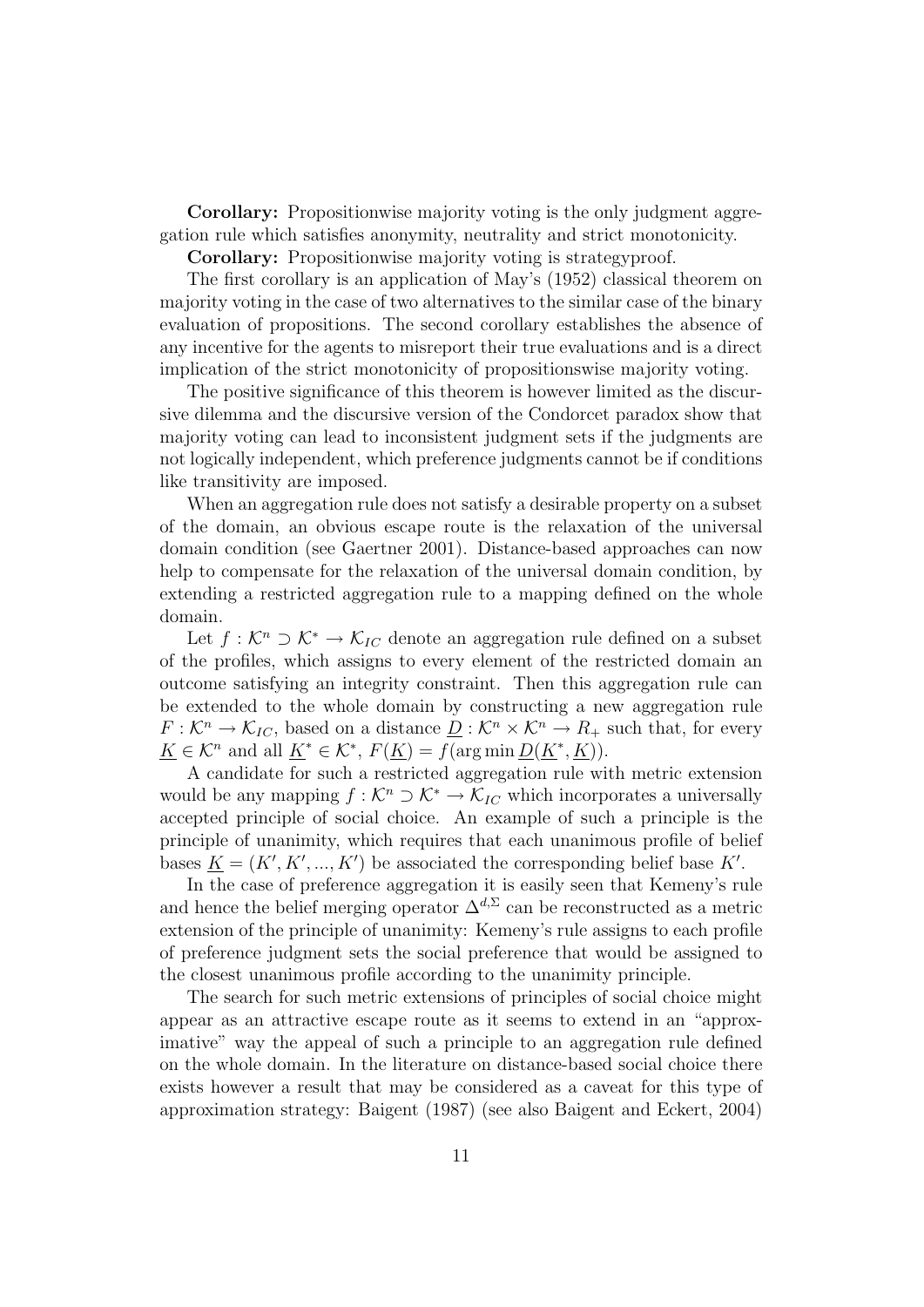shows that there does not exist a social aggregation rule that satisfies typical properties in the spirit of the Arrovian conditions of non-dictatorship and Pareto together with a condition of proximity preservation, essentially requiring that smaller changes in profiles should not lead to larger changes in the social outcome (than larger changes). This result immediately implies that the proximity between profiles on which the metric extension is based cannot be preserved by any "reasonable" aggregation rule.

Thus, further research is required to weigh the benefits and shortcomings of distance-based approaches both in belief merging and in social choice.

#### References

- Arrow, K.J. (1963) Social Choice and Individual Values, Wiley, New York, second edition.
- Arrow, K.J., A.K. Sen, and K. Suzumura, eds. (2002) Handbook of Social Choice and Welfare, Vol.1, Elsevier.
- Baigent, N. (1987) "Preference proximity and anonymous social choice", Quarterly Journal of Economics 102, 161-169.
- Baigent, N. (2005) "Topological theories of social choice", to appear in Handbook of Social Choice and Welfare, Arrow, K.J., A.K. Sen, and K. Suzumura, eds., Vol. 2, Elsevier.
- Baigent, N., and D. Eckert (2004) "Abstract aggregations and proximity preservation", Theory and Decision, 56, 359-366.
- Brams, S.J., D.M. Kilgour, and M.R. Sanver (2004) "A Minimax Procedure for Negotiating Multilateral Treaties", preprint, Department of Politics, New York University.
- Dietrich, F., and C. List (2005) "Arrow's theorem in judgment aggregation". Working paper. http://personal.lse.ac.uk/LIST/doctrinalparadox.htm
- Dokow, E., and R. Holzman (2005) "Aggregation of binary evaluations". Working paper. http://personal.lse.ac.uk/LIST/doctrinalparadox.htm
- Eckert, D., and J. Mitlöhner (2005) "Logical representation and merging of preference information", Multidisciplinary IJCAI-05 Workshop on Advances in Preference Handling, 85-87.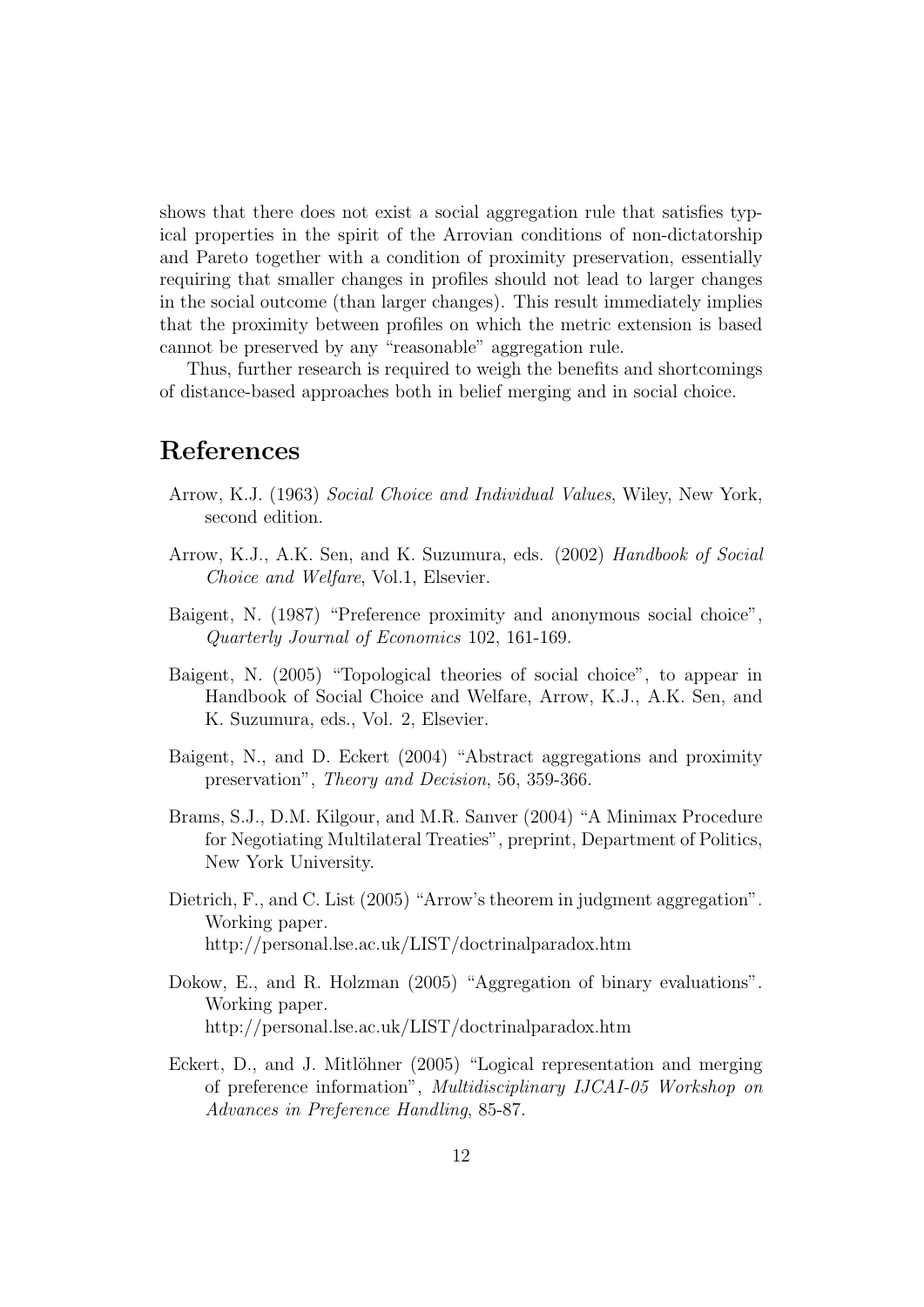- Gaertner, W. (2001) Domain conditions in social choice theory, Cambridge University Press.
- Hansson, S.O. (1995) "Changes in preferences", Theory and Decision, 28, 1-28.
- Klamler, C. (2005), "Borda and Condorcet: Some distance results", to appear in Theory and Decision.
- Konieczny, S. (1999) Sur la Logique du Changement: Révision et Fusion de Bases de Connaissance, Ph.D. dissertation, University of Lille I, France.
- Konieczny, S., J. Lang, and P. Marquis  $(2004)$  "DA<sup>2</sup> merging operators", Artificial Intelligence, 157, 49–79.
- Konieczny, S., and R. Pino-Pérez (1998) "On the logic of merging", in Proceedings of KR'98, Morgan Kaufmann, 488-498.
- Konieczny, S., and R. Pino-Pérez (2002) "Merging information under constraints: a logical framework", Journal of Logic and Computation, 12(5), 773–808.
- Kornhauser, L. A. (1992) "Modelling collegial courts. II. Legal doctrine", Journal of Law, Economics and Organization, 8, 441-470.
- Kornhauser, L.A., and L.G. Sager (1986) "Unpacking the court", Yale Law Journal 82.
- Kornhauser, L.A., and L.G. Sager (1993) "The one and the many: Adjudication in collegial courts", California Law Review 81(1), 1-59.
- Liberatore, P, and M. Schaerf (1998) "Arbitration (or how to merge knowledge bases", in ProIEEE Transactions on Knowledge and Data Engineering, 10.
- Lin, J., and A. Mendelzon (1999) "Knowledge base merging by majority", in Dynamic Worlds: From the Frame Problem to Knowledge Management, R. Pareschi and B. Fronhoefer, eds., Kluwer.
- List, C. (2005) Judgment Aggregation: a Bibliography on the Discursive Dilemma, the Doctrinal Paradox and Decisions on Multiple Propositions. http://personal.lse.ac.uk/LIST/doctrinalparadox.htm